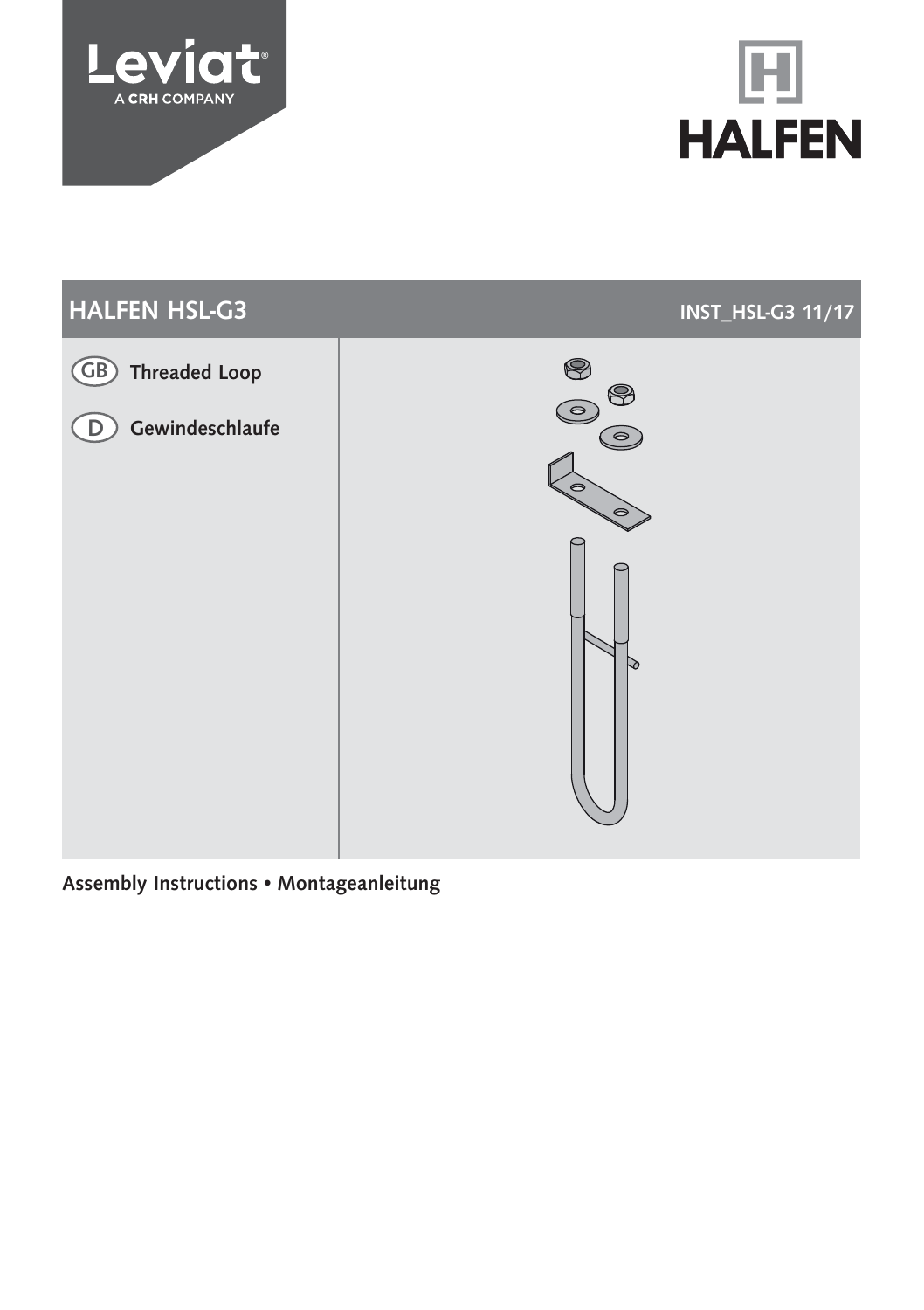### Assembly scheme

Threaded Loop HSL-G3 in conjunction with HALFEN Support Bracket Type HK4-S



- $O$  Cast in the Threaded Loop HSL-G3 in the precast lintel acc. to specification.
- The HALFEN Support Brackets HK4-S are screwed to cast-in anchor channels or preset site drilled bolts following the HK4 instructions supplied with this type of bracket.
- The precast lintel with the cast in threaded loops is lifted, the projecting ends of the threaded loops are insert through the slots of the support plate and the nuts are screwed-on hand tight.

Deutsch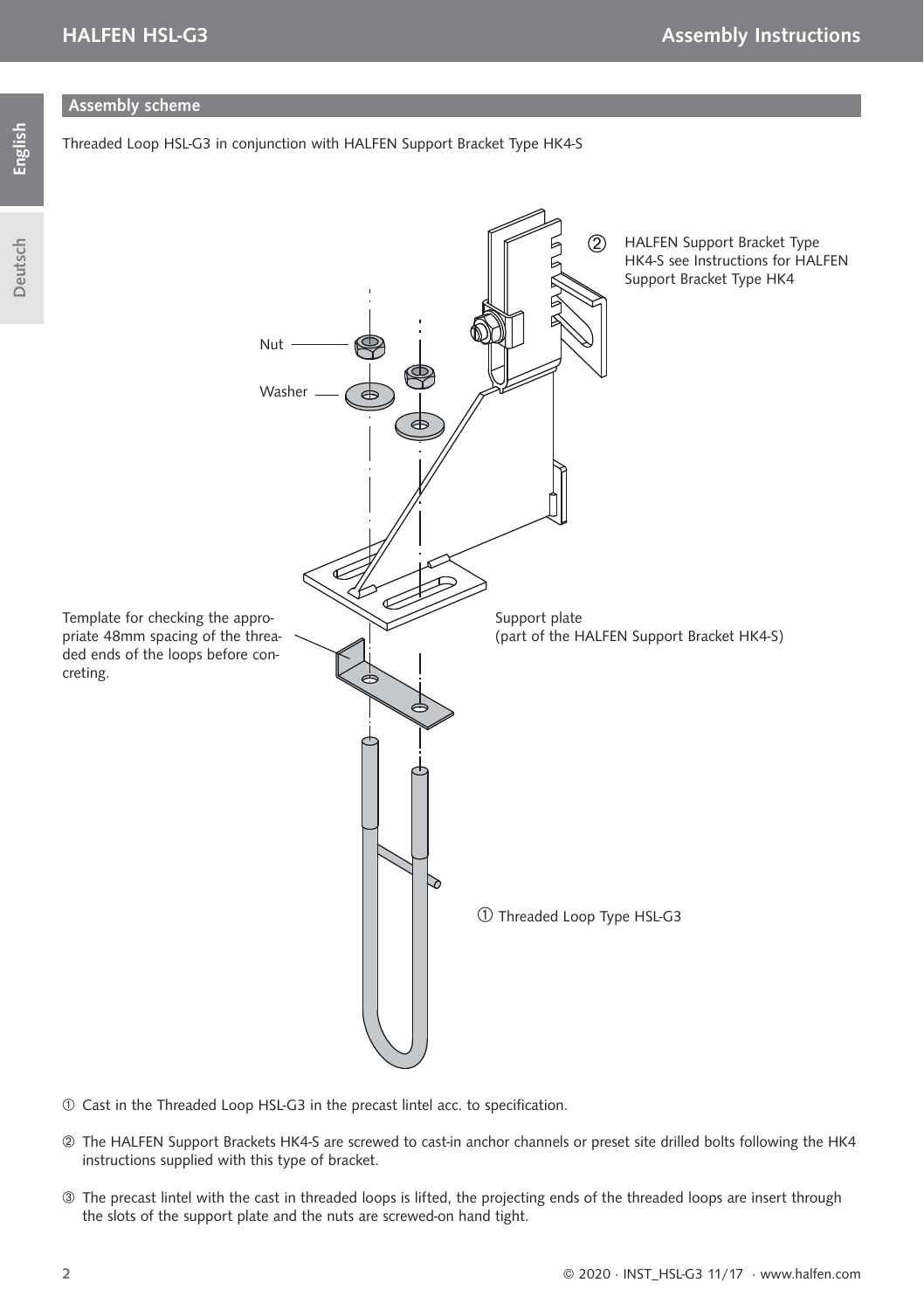# HALFEN HSL-G3 Assembly Instructions





Dimensions in mm

| HALFEN Threaded Loop Type HSL-G3 |               |                 |                      |          |                  |                  |                                                         |  |  |  |  |
|----------------------------------|---------------|-----------------|----------------------|----------|------------------|------------------|---------------------------------------------------------|--|--|--|--|
| Load capacity<br>[kN]            | Threaded Loop |                 | Washer               | Template |                  |                  |                                                         |  |  |  |  |
|                                  | Type          | Thread          | Dimensions [mm]      | $A$ [mm] | $B \text{ [mm]}$ | $C \text{ [mm]}$ | 88                                                      |  |  |  |  |
| 3.5                              | $HSL-G3$      | M8              | M8, DIN 9021 (Ø 25)  | 20       | 48               | 9                | $\frac{1}{2}$<br>$\sim$<br>$\overline{C}$<br><b>KIN</b> |  |  |  |  |
| 7.0                              |               | M <sub>10</sub> | M10, DIN 9021 (Ø 30) | 20       | 48               | 11               | 25                                                      |  |  |  |  |
| $10.5*$                          |               | M <sub>12</sub> | M12, DIN 125 (Ø 24)  | 20       | 48               | 13               |                                                         |  |  |  |  |

\*) At load capacity 10.5 kN a minimum width of the lintel of ≥ 175mm (including cladding) is required. The threaded Loop must be placed in the centre of gravity of the applicable load.

Deutsch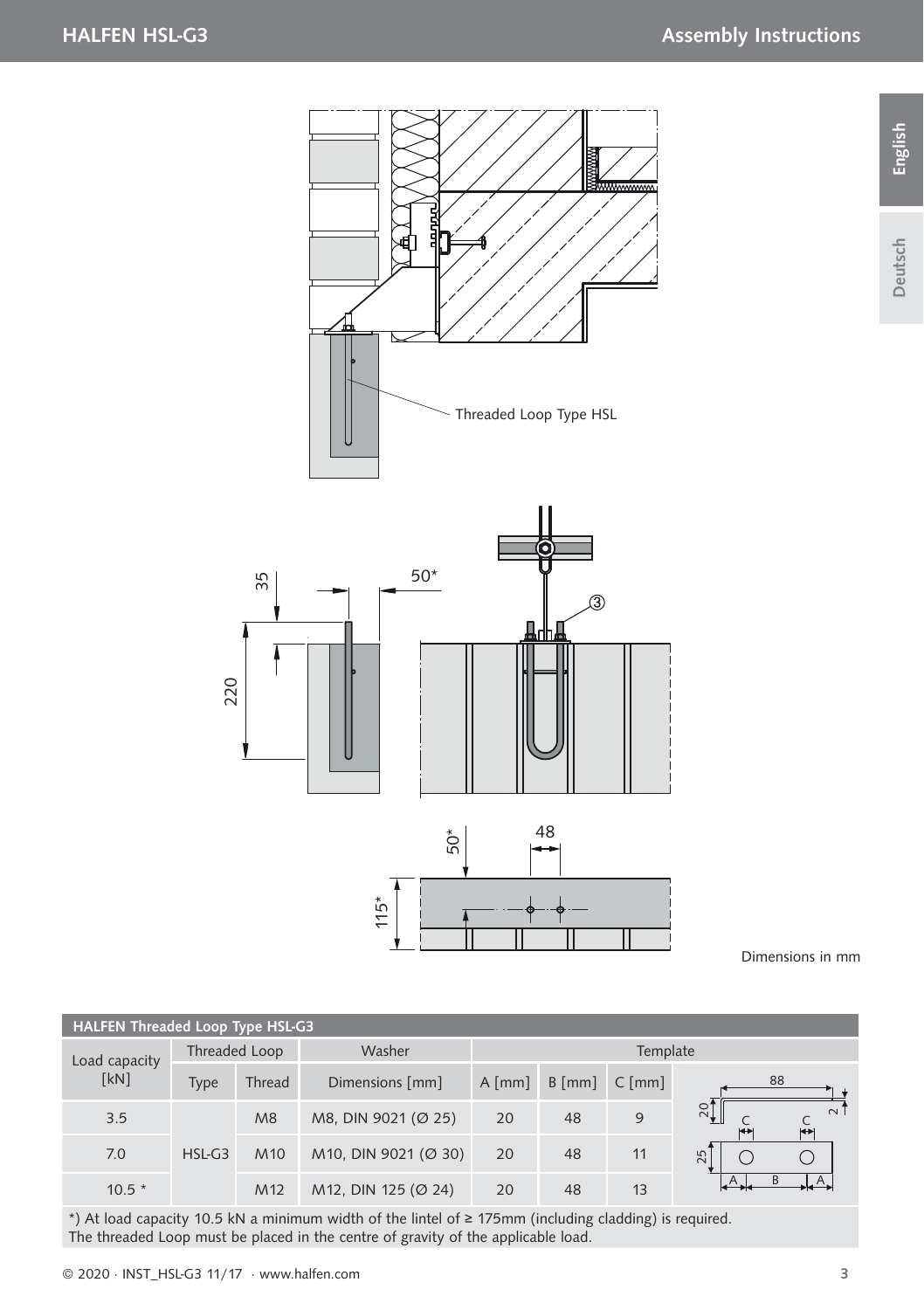Montageschema

Gewindeschlaufe HSL-G3 in Verbindung mit HALFEN Konsolanker Typ HK4-S

# English

 $(2)$ HALFEN Konsolanker Typ HK4-S siehe Montageanleitung für HALFEN Konsolanker Typ HK4 Mutter U-Scheibe Einbauschablone zur Kontrolle der Auflagerplatte Stababstände von 48mm vor dem (Bestandteil des HALFEN Konsolankers HK4-S) Einbetonieren Gewindeschlaufe Typ HSL-G3

- Gewindeschlaufe HSL-G3 nach Angabe in Fertigteilsturz einbetonieren.
- Die HALFEN Konsolanker HK4-S werden nach Angabe unter Beachtung der Montageanleitung für HALFEN Konsolanker Typ HK4 an einbetonierten Halfenschienen oder vormontierten Dübeln angeschraubt.
- Das Fertigteil mit den einbetonierten Gewindeschlaufen wird angehoben und mit den überstehenden Gewindeenden der Schlaufen durch die Langlöcher der Auflagerplatte gesteckt, dann werden die Muttern aufgeschraubt und handfest angezogen.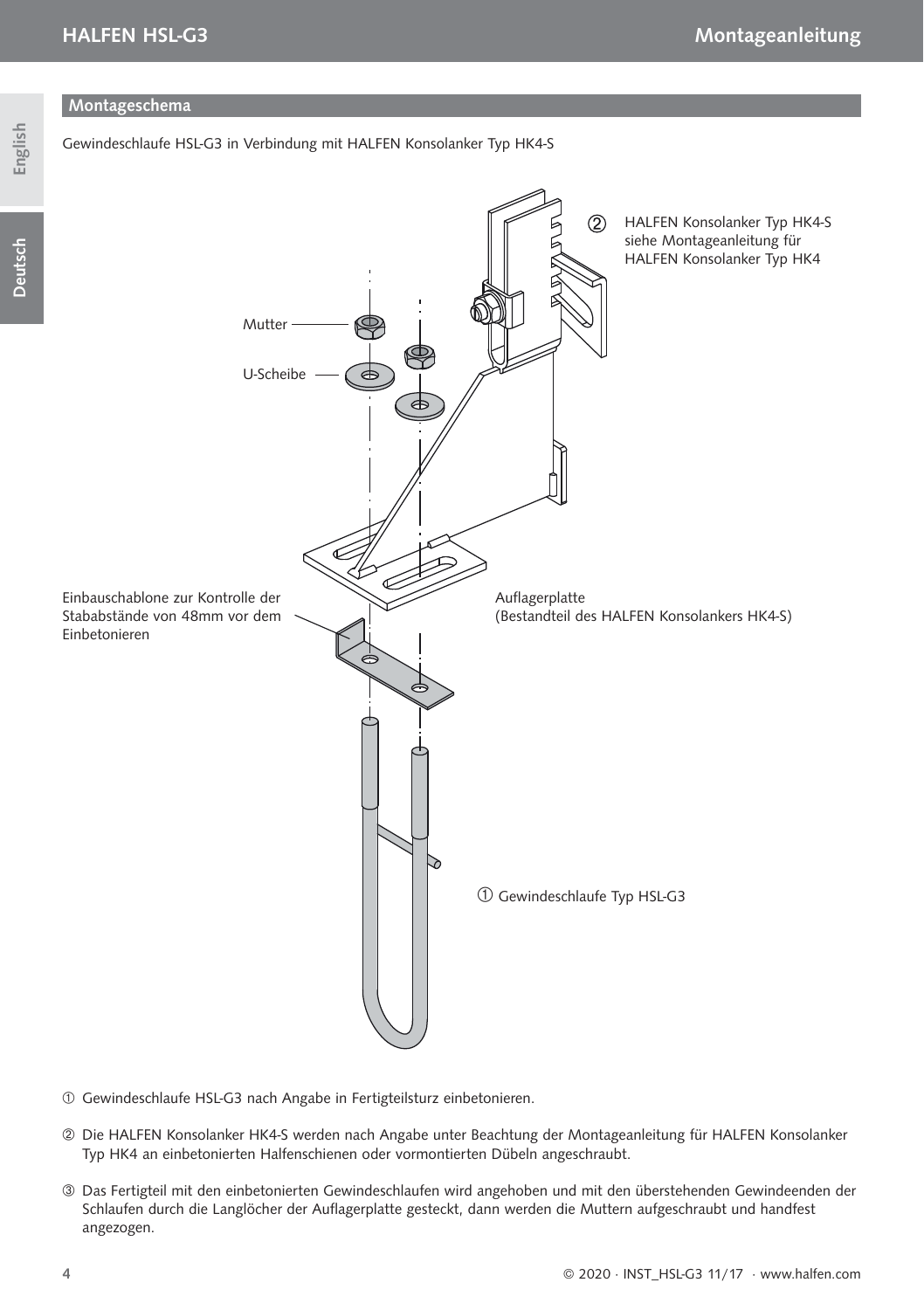



Maße in mm

| <b>HALFEN Gewindeschlaufe HSL-G3</b> |                 |                 |                      |                  |                  |                  |                                                         |  |  |  |  |
|--------------------------------------|-----------------|-----------------|----------------------|------------------|------------------|------------------|---------------------------------------------------------|--|--|--|--|
| Laststufe<br>[kN]                    | Gewindeschlaufe |                 | U - Scheibe          | Einbauschablone  |                  |                  |                                                         |  |  |  |  |
|                                      | Typ             | Gewinde         | Abmessungen [mm]     | $A \text{ [mm]}$ | $B \text{ [mm]}$ | $C \text{ [mm]}$ | 88                                                      |  |  |  |  |
| 3,5                                  | HSL-G3          | M8              | M8, DIN 9021 (Ø 25)  | 20               | 48               | 9                | $\overline{5}$<br>$\sim$<br>$\overline{G}$<br>$+$<br>25 |  |  |  |  |
| 7,0                                  |                 | M <sub>10</sub> | M10, DIN 9021 (Ø 30) | 20               | 48               | 11               |                                                         |  |  |  |  |
| $10,5 *$                             |                 | M <sub>12</sub> | M12, DIN 125 (Ø 24)  | 20               | 48               | 13               |                                                         |  |  |  |  |

\*) Bei Laststufe 10,5 kN ist die Mindest-Sturzbreite ≥ 175mm (einschl. Vorsatzschale) Die Halfenschiene bzw. Gewindeschlaufe ist im Lastschwerpunkt anzuordnen.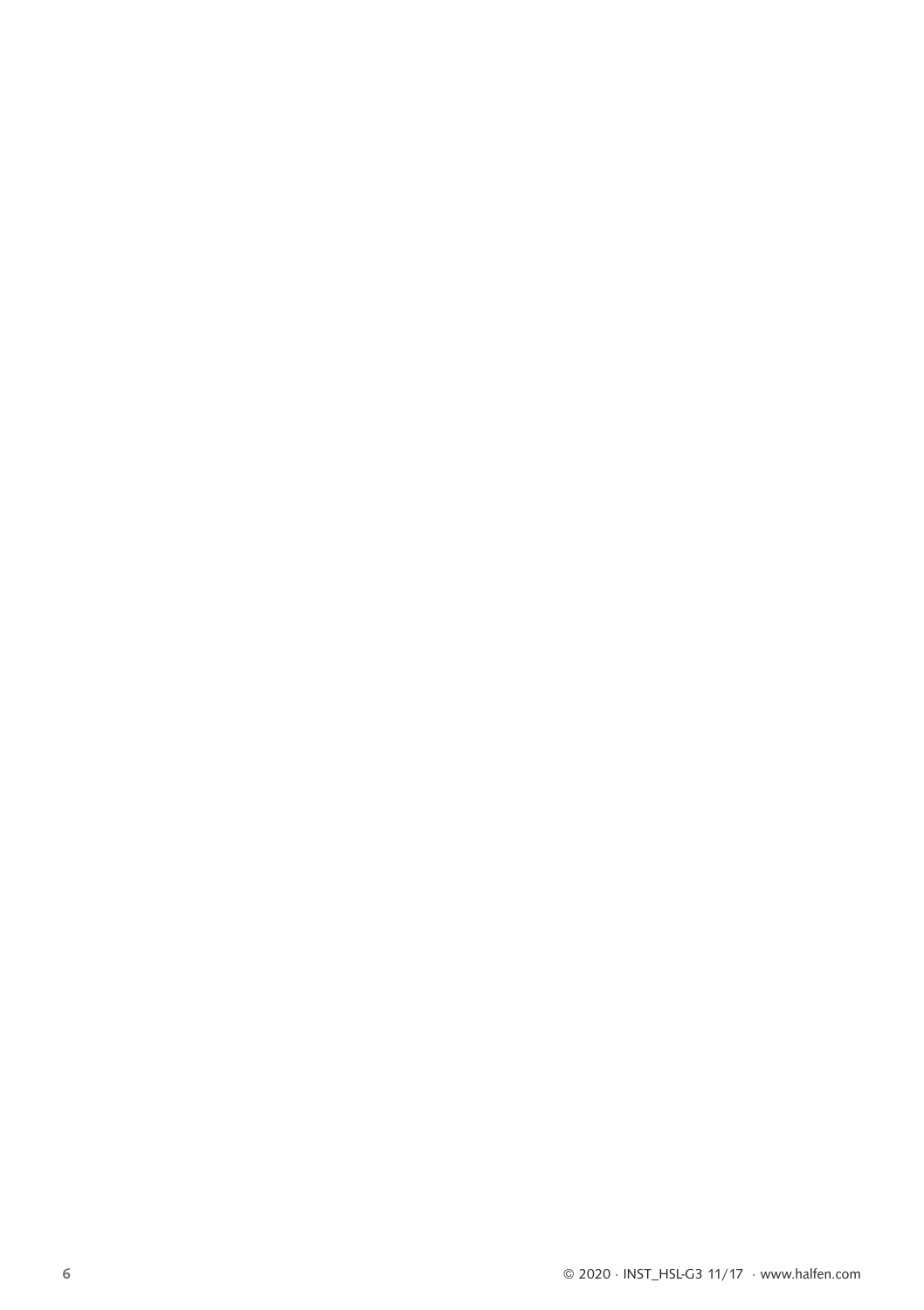### **For more information on the products featured here, please contact Leviat:**

**Australia Leviat** 98 Kurrajong Avenue, Mount Druitt Sydney, NSW 2770 Tel: +61 - 2 8808 3100 Email: info.au@leviat.com **Austria Leviat** Leonard-Bernstein-Str. 10 Saturn Tower, 1220 Wien Tel: +43 - 1 - 259 6770 Email: info.at@leviat.com **Belgium Leviat** Borkelstraat 131 2900 Schoten Tel: +32 - 3 - 658 07 20 Email: info.be@leviat.com **China Leviat** Room 601 Tower D, Vantone Centre No. A6 Chao Yang Men Wai Street 28 Jalan Anggerik Mokara 31/59 Chaoyang District Beijing · P.R. China 100020 Tel: +86 - 10 5907 3200 Email: info.cn@leviat.com **Czech Republic Leviat** Business Center Šafránkova Šafránkova 1238/1 155 00 Praha 5 Tel: +420 - 311 - 690 060 Email: info.cz@leviat.com **Finland**

**Leviat** Vädursgatan 5 412 50 Göteborg / Sweden Tel: +358 (0)10 6338781 Email: info.fi@leviat.com

**France Leviat** 18, rue Goubet 75019 Paris Tel: +33 - 1 - 44 52 31 00 Email: info.fr@leviat.com

**Germany Leviat**  Liebigstrasse 14 40764 Langenfeld Tel: +49 - 2173 - 970 - 0 Email: info.de@leviat.com **India Leviat** 309, 3rd Floor, Orion Business Park 14 Benoi Crescent Ghodbunder Road, Kapurbawdi, Thane West, Thane, Maharashtra 400607 Tel: +91 - 22 2589 2032 Email: info.in@leviat.com **Italy Leviat** Via F.lli Bronzetti 28 24124 Bergamo Tel: +39 - 035 - 0760711 Email: info.it@leviat.com **Malaysia Leviat** Kota Kemuning, 40460 Shah Alam Selangor Tel: +603 - 5122 4182 Email: info.my@leviat.com **Netherlands Leviat** Oostermaat 3 7623 CS Borne

Tel: +31 - 74 - 267 14 49 Email: info.nl@leviat.com

**New Zealand Leviat** 2/19 Nuttall Drive, Hillsborough, Christchurch 8022 Tel: +64 - 3 376 5205 Email: info.nz@leviat.com

**Norway Leviat** Vestre Svanholmen 5 4313 Sandnes Tel: +47 - 51 82 34 00 Email: info.no@leviat.com

**Philippines Leviat** 2933 Regus, Joy Nostalg, ADB Avenue, Ortigas Center Pasig City Tel: +63 - 2 7957 6381 Email: info.ph@leviat.com

**Leviat** Ul. Obornicka 287 60-691 Poznań Tel: +48 - 61 - 622 14 14 Email: info.pl@leviat.com **Singapore Leviat** Singapore 629977 Tel: +65 - 6266 6802 Email: info.sg@leviat.com **Spain Leviat** Polígono Industrial Santa Ana c/ Ignacio Zuloaga, 20 28522 Rivas-Vaciamadrid Tel: +34 - 91 632 18 40 Email: info.es@leviat.com **Sweden Leviat** Vädursgatan 5 412 50 Göteborg Tel: +46 - 31 - 98 58 00 Email: info.se@leviat.com **Switzerland Leviat**

**Poland**

Hertistrasse 25 8304 Wallisellen Tel: +41 - 44 - 849 78 78 Email: info.ch@leviat.com

**United Kingdom Leviat** A1/A2 Portland Close Houghton Regis LU5 5AW Tel: +44 - 1582 - 470 300 Email: info.uk@leviat.com

**United States of America Leviat** 6467 S Falkenburg Rd. Riverview, FL 33578 Tel: (800) 423-9140 Email: info.us@leviat.us

**For countries not listed** Email: info@leviat.com

### **Leviat.com**

**Halfen.com**

**For information on certified management systems and standards, see www.halfen.com** 

#### **Notes regarding this catalogue**

© Protected by copyright. The construction applications and details provided in this publication are indicative only. In every case, project working details should be entrusted to appropriately qualified and experienced persons. Whilst every care has been exercised in the preparation of this publication to ensure that any advice, recommendations or information is accurate, no liability or responsibility of any kind is accepted by Leviat for inaccuracies or printing errors. Technical and design changes are reserved. With a policy of continuous product development, Leviat reserves the right to modify product design and specification at any time.